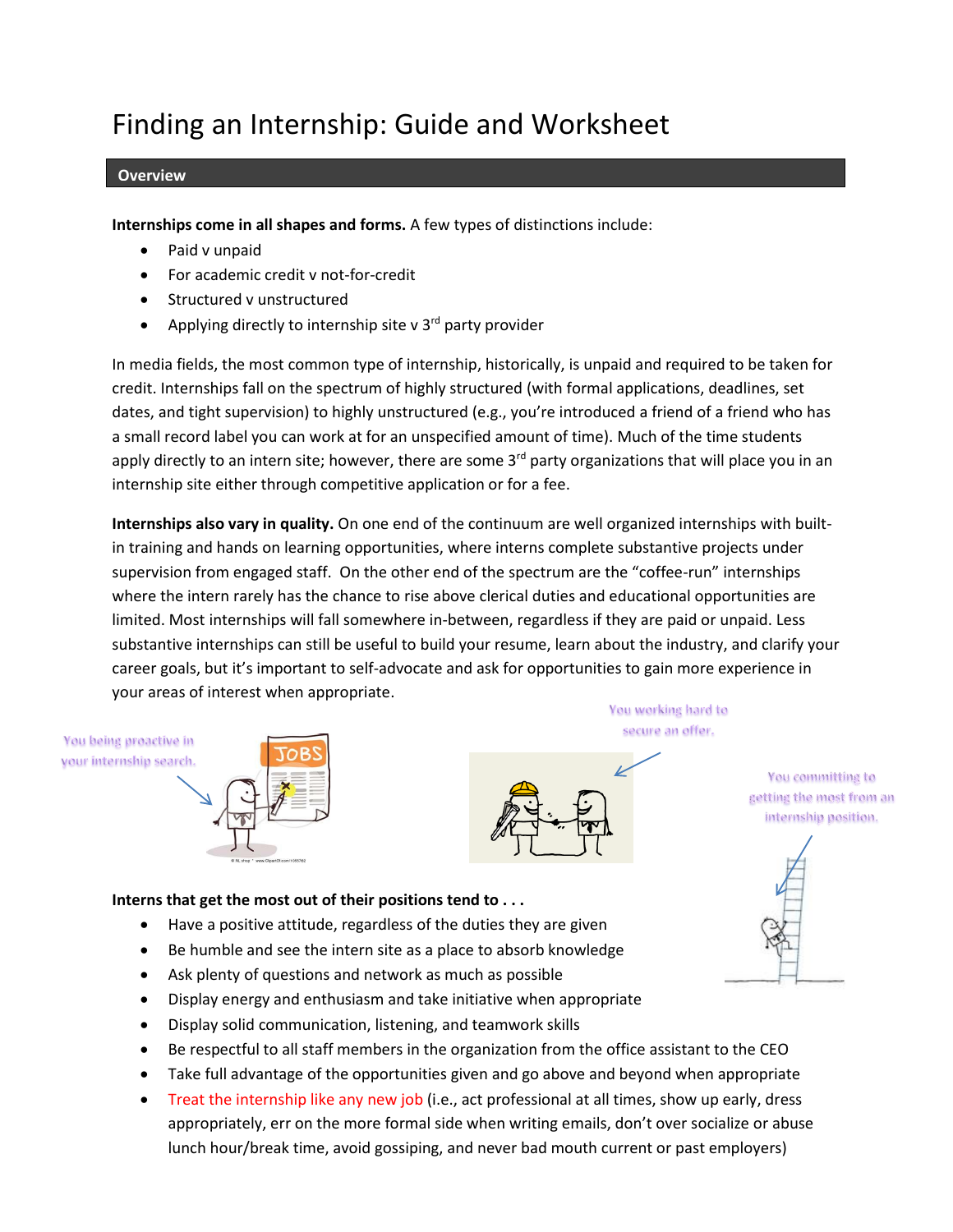Finding an internship can be challenging and time-consuming, much like the real job search process. If you are serious about finding a quality internship, be prepared to put in the time and work. The internship search can be divided into four basic phases, which often overlap (e.g., you may be applying at the same time you are researching).

**Phase 1: Reflection Phase 2: Research Phase 3: Applying and interviewing Phase 4: Accepting an internship offer**

#### **Phase 1: Reflection**

While it is important to keep an open mind and be flexible about potential opportunities, it will be helpful for you to start off with specific goals and ideas about what you are looking for in an intern position.

Consider the following questions…

**What type(s) of organizations would I like to intern at? What do I want I want to observe? What types of skills do I want to develop or practice?**

\_\_\_\_\_\_\_\_\_\_\_\_\_\_\_\_\_\_\_\_\_\_\_\_\_\_\_\_\_\_\_\_\_\_\_\_\_\_\_\_\_\_\_\_\_\_\_\_\_\_\_\_\_\_\_\_\_\_\_\_\_\_\_\_\_\_\_\_\_\_\_\_\_\_\_\_\_\_\_\_\_\_\_\_\_ \_\_\_\_\_\_\_\_\_\_\_\_\_\_\_\_\_\_\_\_\_\_\_\_\_\_\_\_\_\_\_\_\_\_\_\_\_\_\_\_\_\_\_\_\_\_\_\_\_\_\_\_\_\_\_\_\_\_\_\_\_\_\_\_\_\_\_\_\_\_\_\_\_\_\_\_\_\_\_\_\_\_\_\_\_ \_\_\_\_\_\_\_\_\_\_\_\_\_\_\_\_\_\_\_\_\_\_\_\_\_\_\_\_\_\_\_\_\_\_\_\_\_\_\_\_\_\_\_\_\_\_\_\_\_\_\_\_\_\_\_\_\_\_\_\_\_\_\_\_\_\_\_\_\_\_\_\_\_\_\_\_\_\_\_\_\_\_\_\_\_ \_\_\_\_\_\_\_\_\_\_\_\_\_\_\_\_\_\_\_\_\_\_\_\_\_\_\_\_\_\_\_\_\_\_\_\_\_\_\_\_\_\_\_\_\_\_\_\_\_\_\_\_\_\_\_\_\_\_\_\_\_\_\_\_\_\_\_\_\_\_\_\_\_\_\_\_\_\_\_\_\_\_\_\_\_

**What size of organization would I like to intern at?**

**Where do I want to be geographically?** *(It sometimes helps to narrow down to just a few locations)*

\_\_\_\_\_\_\_\_\_\_\_\_\_\_\_\_\_\_\_\_\_\_\_\_\_\_\_\_\_\_\_\_\_\_\_\_\_\_\_\_\_\_\_\_\_\_\_\_\_\_\_\_\_\_\_\_\_\_\_\_\_\_\_\_\_\_\_\_\_\_\_\_\_\_\_\_\_\_\_\_\_\_\_\_\_

\_\_\_\_\_\_\_\_\_\_\_\_\_\_\_\_\_\_\_\_\_\_\_\_\_\_\_\_\_\_\_\_\_\_\_\_\_\_\_\_\_\_\_\_\_\_\_\_\_\_\_\_\_\_\_\_\_\_\_\_\_\_\_\_\_\_\_\_\_\_\_\_\_\_\_\_\_\_\_\_\_\_\_\_\_

**\_\_\_\_\_\_\_\_\_\_\_\_\_\_\_\_\_\_\_\_\_\_\_\_\_\_\_\_\_\_\_\_\_\_\_\_\_\_\_\_\_\_\_\_\_\_\_\_\_\_\_\_\_\_\_\_\_\_\_\_\_\_\_\_\_\_\_\_\_\_\_\_\_\_\_\_\_\_\_\_\_\_\_\_\_ \_\_\_\_\_\_\_\_\_\_\_\_\_\_\_\_\_\_\_\_\_\_\_\_\_\_\_\_\_\_\_\_\_\_\_\_\_\_\_\_\_\_\_\_\_\_\_\_\_\_\_\_\_\_\_\_\_\_\_\_\_\_\_\_\_\_\_\_\_\_\_\_\_\_\_\_\_\_\_\_\_\_\_\_\_ \_\_\_\_\_\_\_\_\_\_\_\_\_\_\_\_\_\_\_\_\_\_\_\_\_\_\_\_\_\_\_\_\_\_\_\_\_\_\_\_\_\_\_\_\_\_\_\_\_\_\_\_\_\_\_\_\_\_\_\_\_\_\_\_\_\_\_\_\_\_\_\_\_\_\_\_\_\_\_\_\_\_\_\_\_**

**What are my strengths? What can I offer an internship site?** 

**Are there specific companies I already know of that fit my qualifications or are my "dream" internship site?** \_\_\_\_\_\_\_\_\_\_\_\_\_\_\_\_\_\_\_\_\_\_\_\_\_\_\_\_\_\_\_\_\_\_\_\_\_\_\_\_\_\_\_\_\_\_\_\_\_\_\_\_\_\_\_\_\_\_\_\_\_\_\_\_\_\_\_\_\_\_\_\_\_\_\_\_\_\_\_\_\_

#### **Phase 2: Research**

Based on the information you provided above, begin to develop a list of potential internship sites. It is sometimes helpful to keep a Word document or Excel spreadsheet to keep track of opportunities, deadlines, and other notes. You may also want to store this document in a specific internships folder that contains all your application materials and related documents.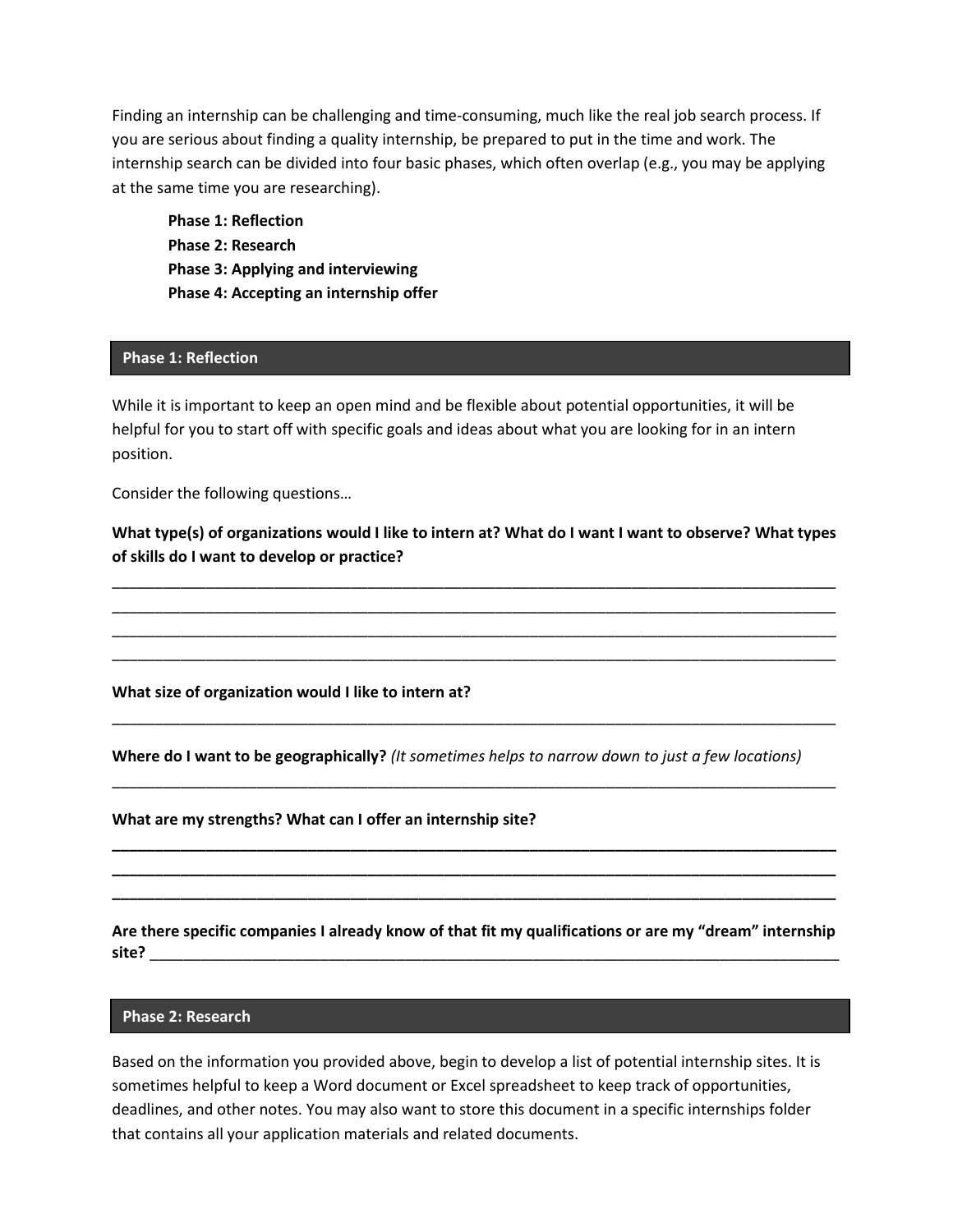Things you may want to track in this document include:

- Name of organization
- Application deadline and procedure
- Website link and/or physical address
- Contact name(s) and information
- Status/progress of your application

Setting reminders about deadlines in your email calendar or phone is another way to keep organized. *Example of internship tracking spreadsheet:*

| <b>Name</b>     | <b>Deadline</b> | Website               | <b>Status</b> | <b>Notes</b>              |
|-----------------|-----------------|-----------------------|---------------|---------------------------|
| ChiTown Digital |                 |                       | Submitted     |                           |
| Media           | 1-Dec           | chdm.com              | 11/15         |                           |
| Video All Stars | 10-Jan          | vallstars.com/intern  |               | Need writing sample       |
|                 |                 |                       |               |                           |
| Next Mile Media |                 |                       | Interviewed   | Contacts: Jessie Rogers - |
| Lab             | 8-Oct           | www.nextmilemedia.org | 10/31         | jrogers@nextmilemedia.org |

**Below are several resources you can use to develop your list of potential internship sponsors.** The strongest internship searches will draw from multiple of the below sources.

1. **Professional association websites**: Most industries have several related regional or national associations. These associations may have career resources and internship opportunities listed directly on their sites and/or they may have member lists of organizations you can mine for potential internship sponsors.

For example students who want to work in advertising might visi[t www.aaaa.org.](http://www.aaaa.org/) Not only is there an internship program run by the organization and internship listed in their online career center, there are also lists of member organizations and their locations.

*(There are hundreds these groups. To name just a couple: International Documentary Association; North American Broadcasters Association; Society of Professional Journalists; National Press Photographers Association; Independent Film and Television Alliance, Asian American Journalist Association*, *Casting Society of America*). Generally, a web search for "\_\_\_*fill in with your specialization, interest, or major*\_\_\_\_ + national association" will give you a good start on your research.

- 2. **SIU Career Services:** The **Saluki Recruiting** website allows you to search for jobs, internships, and co-ops posted for SIU students at <https://siuc.experience.com/experience/login>
- **3. MCMA Internship Coordinator/Departments:** As we are contacted by alumni and potential internship sponsors, the internship coordinator will forward these opportunities to faculty/advisors and students as appropriate. Students who request to join the internships listserv will receive notification by email about opportunities as they arise. Individual departments may also have job boards outside their offices with potential opportunities. The internship coordinator is available to provide feedback on individual applications. **Reading all emails you receive from SIU faculty and staff is really important as this is the primary method we use to communicate possibilities with you!**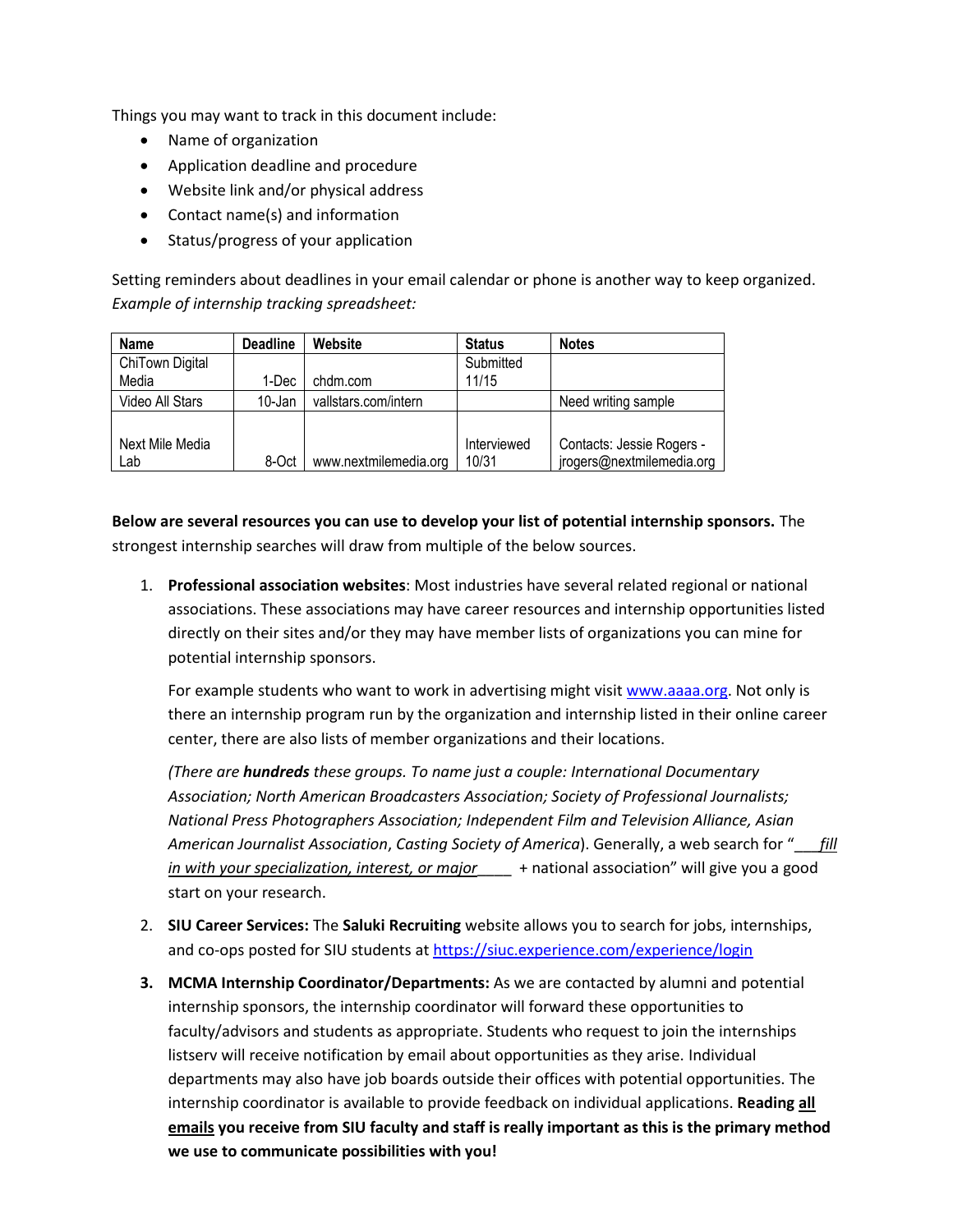- 4. **Faculty members:** Ask professors if they know of opportunities that you should be looking into or of if they know where students with similar interests may have interned. Some professors will have more knowledge of internships than others, so don't be discouraged if you get a few "not sure"s.
- 5. **Fellow students/RSOs:** Ask upperclassmen in your classes and RSOs if they completed an internship/externship. For those that respond yes, ask detailed questions about their experience, how they applied, and if they have contact information they are comfortable sharing.
- 6. **Web search:** Simple Google searches can sometimes be very effective in the internship search process. E.g., if you know you are looking for a "recording studio internship in Nashville, TN," a web search will offer several initial options to look into. If you are applying in a smaller city, it's sometimes easier to just search for companies in your areas of interest and then contact the companies directly to see in internships are offered (i.e. google "production companies Springfield IL" without the word "internship" in the search). Bookmark company websites you find that seem particularly promising so that you can easily get back to them on your computer.
- 7. **Friends/Family/Personal Networks:** Make sure that your personal networks know that you are seeking an internship opportunity. Ask individuals for advice, if they know anyone in your field you can speak with, or if they know of specific opportunities. *E.g., your Uncle Tom may be an architect, but perhaps his best friend works media.*
- **8. Informational Interviews with alumni or professionals in the field:** Learn more about informational interviewing and the do's and don'ts here: <http://career.ucla.edu/students/ExploreCareers/WhatIsAnInformationalInterview.aspx>
- 9. **Internship/Job Aggregate Sites:** There are a number of career sites that offer massive listings of jobs and internships (*to name a few:* Indeed.com, MonsterTRAK, Internships USA, Internships.com, Idealist.org, Craigslist, Monster.com, Uloop, Internmatch.com). While these sites can be helpful tools, they generally should not be the only source you reference! Try to use at least one of the other 8 strategies listed here in addition.
- 10. **Fee-based 3rd Party Providers:** There are companies (e.g., Dream Careers) that will place you in an internship, and frequently provide housing and transportation, for a fee. These agencies can be a way to get a foot in the door in competitive fields, but note that the cost is often exorbitant. Research any fee-based placement company extensively and weigh the pros and cons before going with this sort of option.

# *Getting Internship-Specific Information from Potential Sponsors*

Some employers will list internship information directly on their website, often in the career/employment portion of the site or on a blog/news feed, but for many organizations you may have to do some additional outreach to find out about internship possibilities and application procedures by politely reaching out to a contact name or phone number to inquire. Be ready to be persistent and face rejection graciously.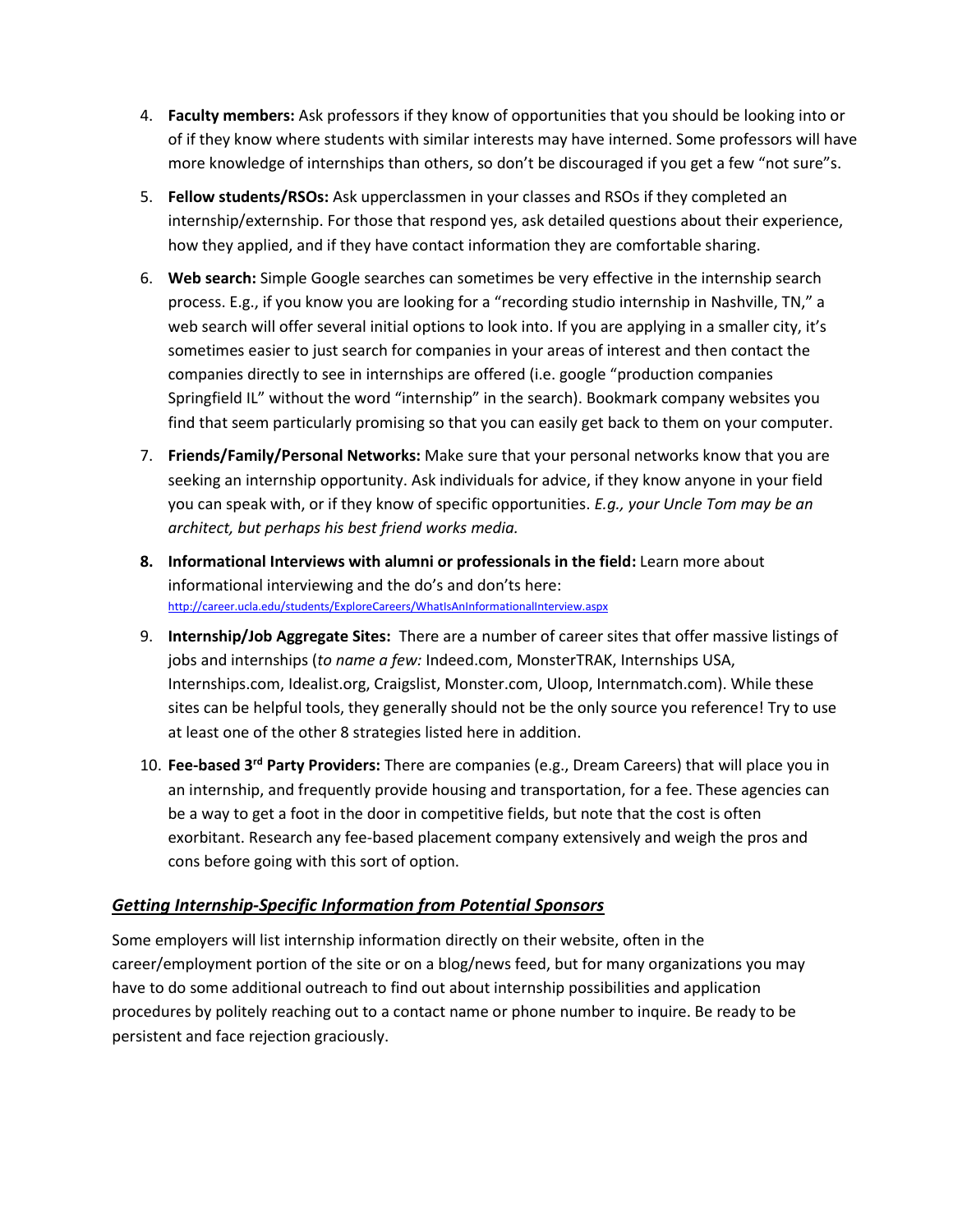*Example outreach email*

Dear Ms. Brown,

**If you are already familiar with the company, find a way to succinctly state that here instead. For, example, "My cousin recently used your company for her wedding photography." You want to find a way to express your admiration and interest specifically in their company, but try to be authentic and not too pandering. If you heard about the company through someone, add that as well. If you know they offer internships, but just need the application information, adjust to reflect this.**

My name is Terrance Jones and I am a current junior studying photography at SIU Carbondale. {I recently came across the Pleasant Imaging website. I'm really interested in portrait photography and I love the diversity of walks of life you cover. I'm from Chicago and especially love your Millennium Park visitor series.

I plan to be back in Chicago for the summer and I'm wondering if you ever offer internships?} If so, can you let me know your qualifications and the application process? I'd be happy to send a copy of my resume and portfolio if that is helpful.

If there is another contact that would be more appropriate for me to speak with, please let me know or feel free to forward my email. I can be reached by email or on my cell at (619) 234-2345. Thanks very much in advance for your time.

Sincerely,

**Terrance** 

**Phase 3: Applying**

# Common Internship Application Materials

**Resume**: A self-marketing tool that directs an employer's attention to the aspects of your education and background that are most relevant to a particular position. Most employers will scan NOT read your resume; therefore it is important to have a resume that:

- Is keyword rich, focuses on transferrable skills, and makes use of active verbs
- Outlines accomplishments (instead of just duties) and quantifies when appropriate
- Displays content in though a polished design that balances text and white space

You can pick up a resume checklist from the MCMA internship coordinator to help you self-review your resume, along with sample media industry resumes. You may also ask to have your resume reviewed in person by the MCMA Internship Coordinator or by a staff member at the SIU Career Center.

**Cover Letter:** A document, generally less than one page, which outlines your interest in a position and elaborates on why you believe you are a good fit without simply re-hashing your resume. Cover letters should **always** be customized for the specific organizations to which you are applying.

**Formal application:** Some internship sites may ask you to fill out a formal application form in lieu of, or in addition to, a cover letter. These applications may ask you to respond to essay or short-answer questions related to industry issues/trends or your interests, skills, thought-processes, etc.

**Portfolio or Writing Samples**: Some employers may ask for a demo reel, portfolio, or writing samples. It's a good idea to have this ready, just in case. Optimally you will want a website as well as digital copies of your material. Always follow the individual employers guidelines (e.g., if they ask for only 3 writing samples, send EXACTLY 3 writing samples). Send only your best work—it's better to have fewer samples that are higher quality. Ask for feedback from faculty, supervisors, trusted friends or peers, etc. if you aren't sure how to narrow it down.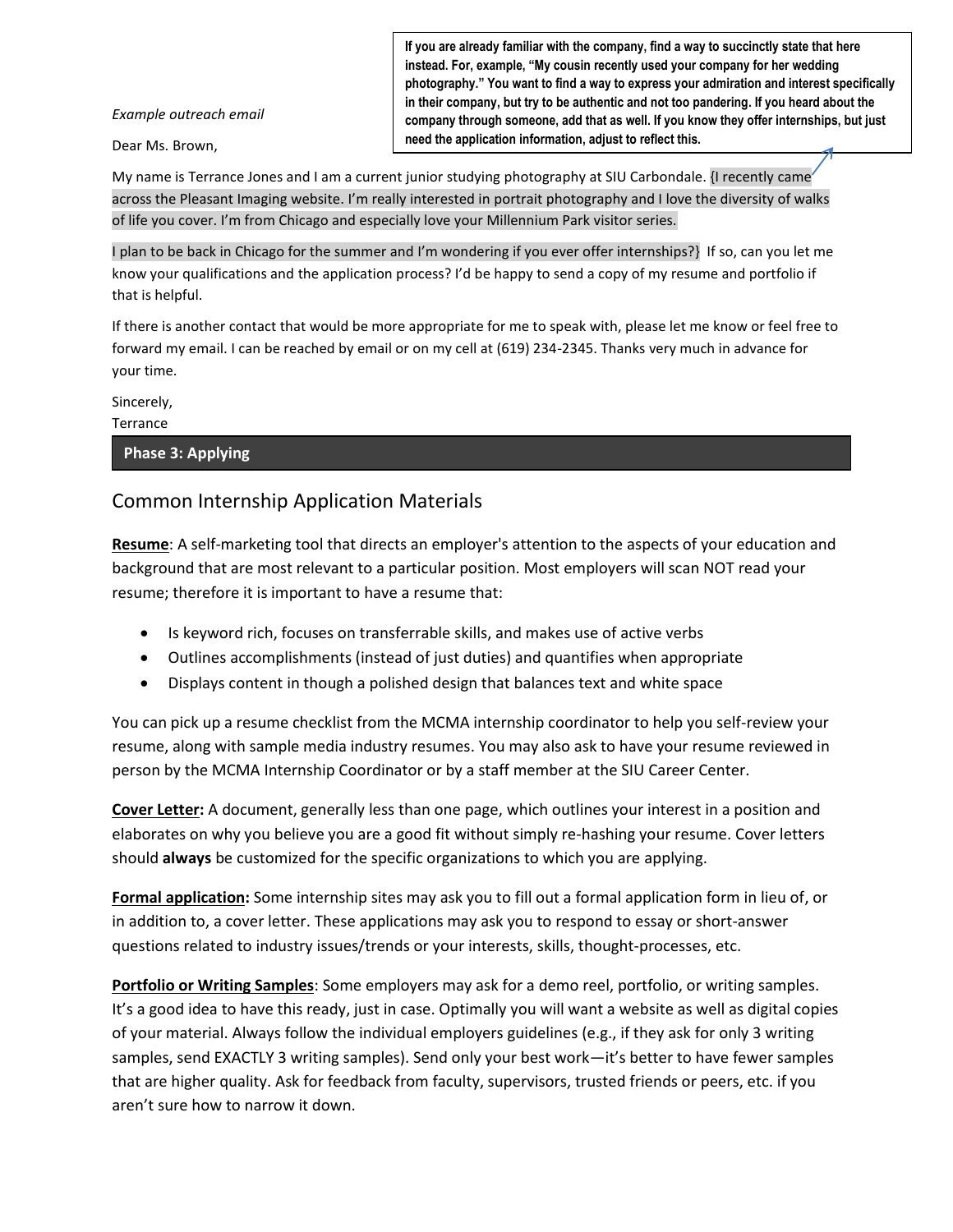**Professional References:** Ideal references for internships are faculty members, supervisors, and advisors who are familiar with your potential and skills. You should have 3-5 references. It is recommended to have at least one faculty reference and at least one work reference (a supervisor from an employment OR internship position). RSO advisors, academic/staff advisors, or volunteer supervisors may also be appropriate references. **Always ask permission before listing someone as a reference.** It is also a good idea to give your references a heads up prior to when you think they might be contacted.

Unless the position specifically asks for **personal** references, assume the employer wants **professional**  references. It is not appropriate to have a friend, neighbor, church group, family member, or high school activity advisor serve as a professional reference.

# **MORE INFORMATION ON THE ABOVE MATERIALS AVAILABLE FROM:**

- SIU Career Services [\(http://careerservices.siu.edu\)](http://careerservices.siu.edu/students/handouts.html)
- MCMA Internship Coordinator (Room 1014A)

**Interviewing:** An interview is an opportunity to further sell yourself to a potential internship site as well as learn more about the internship duties and benefits of a particular site to see if it is a fit with your goals and interests. Individuals who excel in interviews tend to do the following:

- Research the company and the position as much as possible in advance
- Are able to articulate goals, strengths, skills, accomplishments
- Are professionally dressed and demonstrate confident body language and active listening
- Have questions for the interviewer and clearly show their interest in the company/position
- Answer behavioral questions using the STAR format (**S**ituation you were in, **T**ask you were given, **A**ction you took, and the **R**esults of your actions/what you learned)

# **Steps you can take right now!**

- 1. Draft and polish your resume. Make it the best it can possibly be.
- 2. Research common interview questions and practice your responses.
- 3. Create an online portfolio or demo reel.
- 4. Attend workshops through the MCMA Internship Coordinator or by a staff

member at the SIU Career Services. Conduct a mock interview through Career Services.

5. Google example resume and cover letters in your field of interest.

# **Phase 4: Accepting an internship offer**

Hopefully through all your hard work you will receive an internship offer, and if you are fortunate, you may have multiple offers to consider. Once you have accepted an internship, it is generally understood that you will withdraw your candidacy from other companies/organizations. It's considered unethical to accept one offer, then later back out once you have received another. If you receive an offer from one company before hearing back from another, it is okay to ask for additional time to consider the offer, but be prepared to answer within the time frame you are given.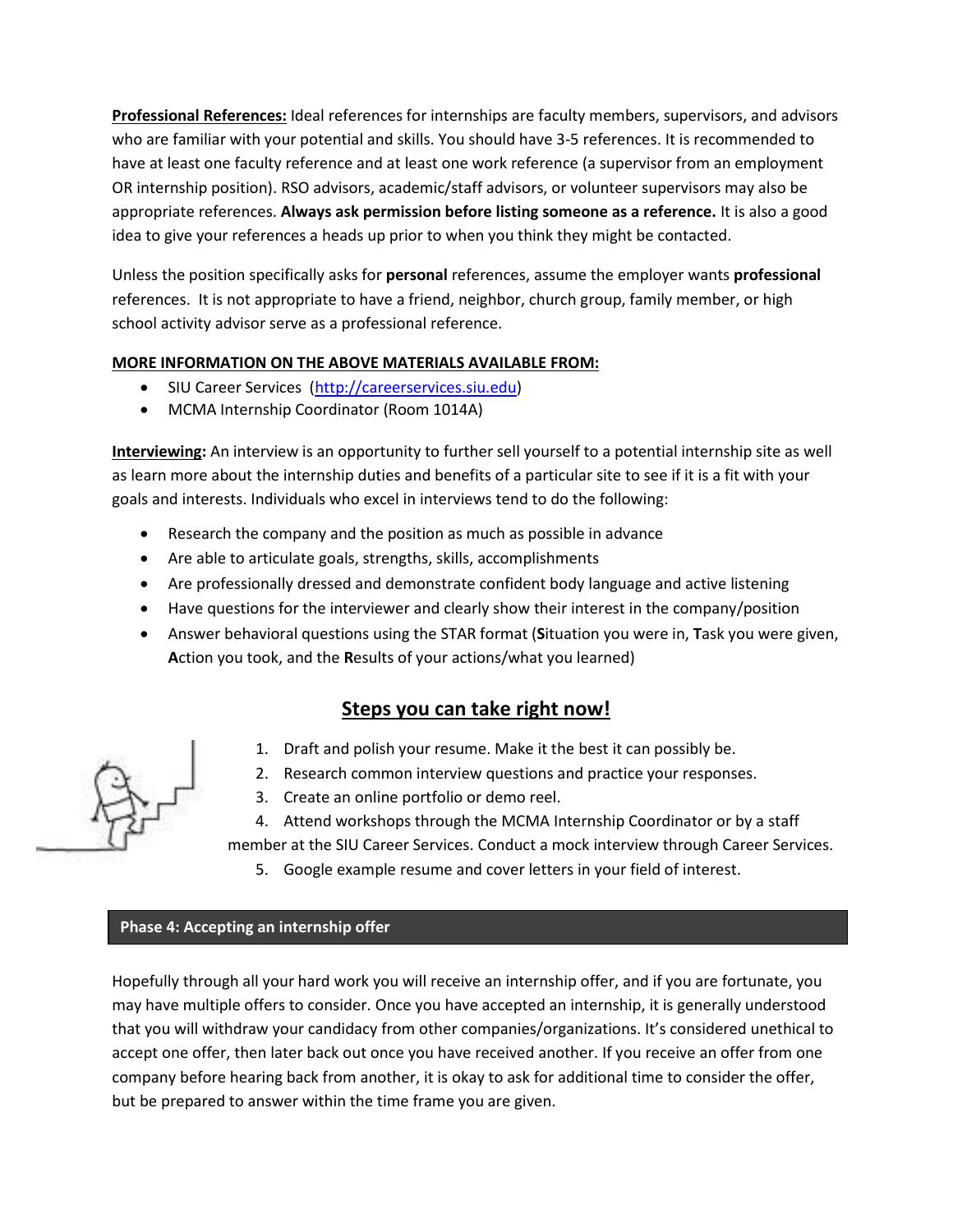A few questions you may wish to ask before you start:

- Is there an office dress code (official or unofficial)?
- Is there anything they need you to bring with you on the first day?
- Confirm in writing your schedule, start and end dates, and the number of hours you will work

You should be prepared to do some tedious or monotonous tasks and busy-work as an intern, but if you are doing an internship for credit and you find your work is entirely busy-work with no educational opportunities, reach out to your faculty sponsor and the MCMA Internship Coordinator to discuss.

See the list on the first page for tips on making the most of your internship. In particular, acting professionally at all times is the key to success. This means always showing up for your shifts on time, being willing to take on whatever tasks you are assigned (within reason), taking advantage of opportunities to learn and grow, and keeping a positive attitude. The media industry is small and even if the organization you intern with doesn't have openings, they may know people who do! Treating your internship like a job (whether or not it is paid) can go a long way.

## **FAQs**

## **How long does it take to find an internship? When should I start applying?**

Start your research as soon as possible. Unfortunately, deadlines will vary quite a bit. Some very competitive programs or sites may have deadlines as early as October or November for summer internship programs. Others will not have formal deadlines, but rather work on "rolling" admissions (as they receive applications, until filled). Often deadlines will a couple months before the start of the internship period.

## **What skills are internship employers looking for?**

Employers consistently state interpersonal communication skills, the ability to work in a team environment, a strong work ethic, and problem-solving skills as their top desired traits. Verbal communication is frequently the highest rated skill in surveys of employers. The key is to demonstrate these skills through your experiences, work samples, and interviews, rather than overtly state you have them. In more technical areas, the ability to operate certain equipment and software may also be prized.

## **How hard is it to get an internship? What are my chances?**

The answer to this question really depends on the individual candidate, their background experience, their goals, and how committed they are to finding an internship. The more flexible you are willing to be and the more work you are willing to put into your search, the better your odds will be. You have to be prepared to take ownership of your search. Paid internships are often more competitive.

## **I've submitted applications, but haven't heard anything yet. What do I do?**

It depends on the individual company. Some employers will welcome communication, while others will state explicitly not to follow up with emails and phone numbers and will not confirm receipt of applications. If they do not state otherwise, it is perfectly acceptable to write a polite email or call to confirm if your application was received, if you never received confirmation. If you did receive